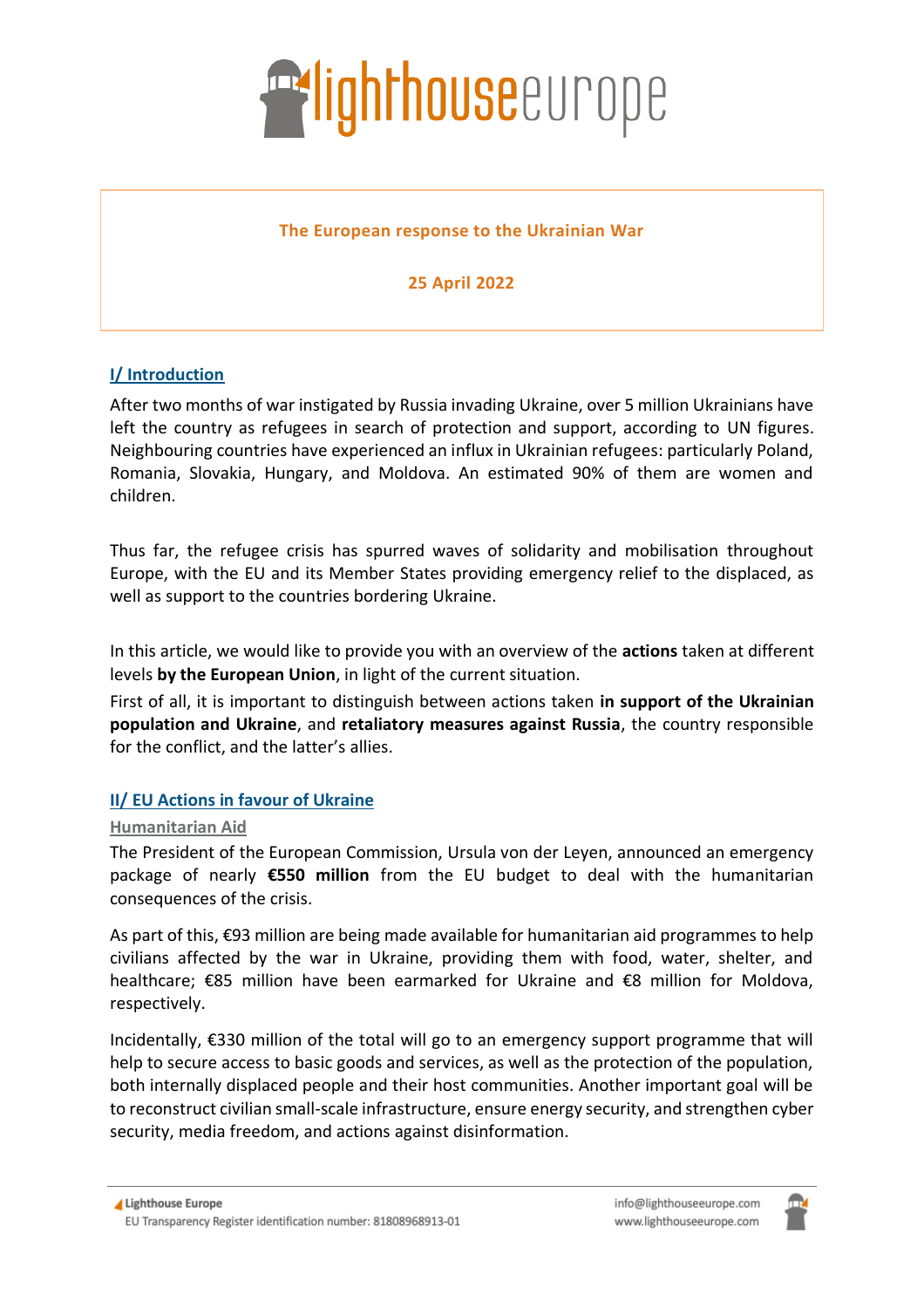

## **EU Civil Protection Mechanism**

Via the EU Civil Protection Mechanism, the EU is channelling aid to Ukraine with assistance from 29 countries – the 27 EU Member States, Norway, and Turkey. This includes items such as first aid kits, tents, and protective clothing. The Commission is also coordinating civil protection assistance for Poland, Slovakia, and Czechia to help Ukrainian refugees.

#### **Emergency logistical hubs and rescEU aid**

As needs have grown exponentially, further assistance has been provided to Ukraine via the [rescEU](https://ec.europa.eu/echo/what/civil-protection/resceu_en) medical stockpiles based in Germany, Hungary, and the Netherlands. With a total financial value of over **€10 million**, the rescEU support includes ventilators, infusion pumps, patient monitors, masks, gowns, ultrasound devices and oxygen concentrators.

Furthermore, the Commission has established civil protection logistical hubs in Poland, Romania, and Slovakia, to distribute required aid to Ukraine as quickly as possible. These hubs will help channel the assistance being delivered via the EU's Civil Protection Mechanism.

## **Temporary protection mechanism**

As of 4 March 2022, the EU agreed to activate the Temporary Protection Directive according to which any person fleeing the conflict must be granted access to the EU. Under this Directive, those eligible will be granted temporary protection in the EU, meaning that they will be able to stay in the EU for at least one year and will be given a residence permit, and access to education and the labour market.

#### **Macro-financial assistance and budget support**

The EU has stepped up its support for Ukraine's overall economic and financial resilience, keeping the Ukrainian government functional and capable of covering basic expenses. Out of the EU's emergency macro-financial assistance of €1.2 billion, €600 million were already paid out to the Ukrainian budget in March. The EU is providing additional grant support of €120 million to help state and resilience-building. As part of the third sanctions package approved by the EU Council on 28 February 2022, a €500 million support package to finance equipment and supplies to the Ukrainian armed forces has also been made available.

In addition, on 4 April 2022, the EU Council [adopted](https://www.consilium.europa.eu/en/press/press-releases/2022/04/04/ukraine-council-unlocks-17-billion-of-eu-funds-to-help-refugees/) the regulation on Cohesion's Action for Refugees in Europe (CARE), making it possible for Member States to redirect resources from cohesion policy funds and the Fund for European Aid for the Most Deprived (FEAD) to assist the refugees escaping the Russian military aggression against Ukraine.

#### **EU Accession Process**

On 28 February 2022, Ukraine applied for membership of the EU. Ukrainian President Volodymyr Zelenskyy requested immediate admission under a "new special procedure," and the presidents of eight central and eastern EU states [called](https://www.president.pl/news/open-letter-by-presidents-in-support-of-ukraines-swift-candidacy-to-the-european-union,49584) for an accelerated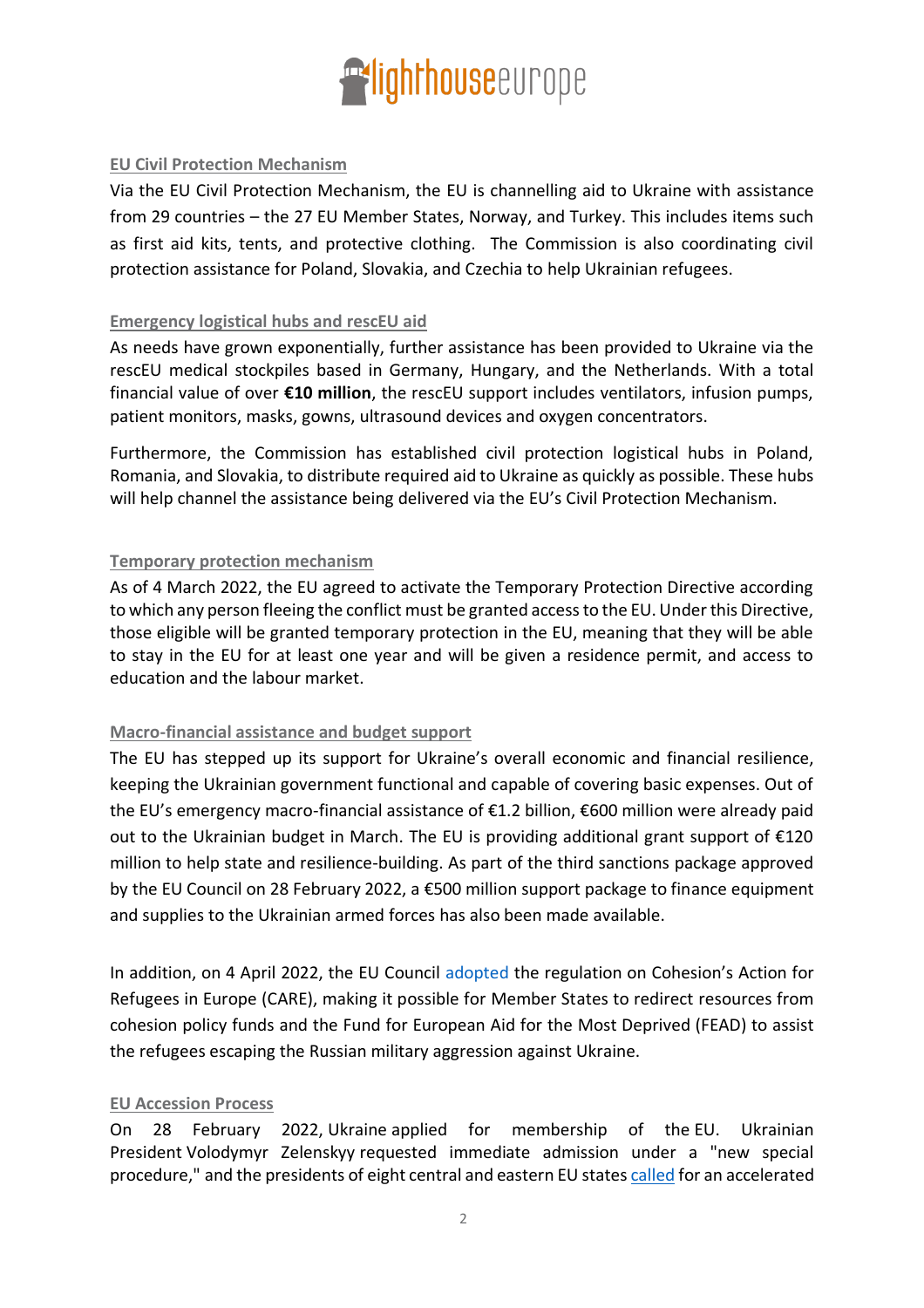

accession process. Commission [president](https://en.wikipedia.org/wiki/President_of_the_European_Commission) Ursula von der Leyen stated that she supports Ukrainian accession, but that the process would take time. On 1 March 2022, the European Parliament [recommended](https://www.europarl.europa.eu/doceo/document/TA-9-2022-0052_EN.html) that Ukraine be made an official membership candidate. On 8 April 2022, von der Leyen presented Zelenskyy with a legislative questionnaire, which Ukraine responded to on 17 April.

In the meantime, Georgia and Moldova have also submitted formal applications. The decision over further enlargement is a difficult one, involving strategic considerations and complex interlinkages between different Member States with a varied set of interests. However, this confirms the perception of the European Union as a safe harbour where the ideals of democracy and peace are guaranteed.

## **III/ EU Actions against Russia**

In response to Russia's unprecedented military attack on Ukraine, the European Union has decided to intervene through the adoption of *five packages* of sanctions on the Russian economy and individuals close to the Russian Government.

The **first package** of sanctions was adopted on **23 February 2022** to respond to the decision by the Russian Federation to recognise the regions of Donetsk and Luhansk in Ukraine as independent entities, and the ensuing decision to send Russian troops into those areas.

The agreed package includes:

- **targeted sanctions** against the members of the Duma and an additional 27 individuals,
- restrictions on **economic relations** with the Donetsk and Luhansk oblasts,
- restrictions on Russia's **access to the EU's capital and financial markets** and services.

On **25 February 2022**, the **second round** of sanctions was announced. The EU has decided to freeze the assets of **Vladimir Putin**, President of the Russian Federation, and **Sergey Lavrov**, Minister for Foreign Affairs of the Russian Federation. In addition, it has imposed restrictive measures on the members of the **National Security Council** of the Russian Federation and on the remaining members of the **Russian State Duma** who supported Russia's immediate recognition of the self-proclaimed Donetsk and Luhansk 'republics.'

The Council has also agreed on a **further package of individual and economic measures**. These sanctions cover the finance, energy, transport and technology sectors, as well as visa policy.

On **28 February 2022**, the **third package** of sanctions was published. The new measures include:

- a ban on transactions with the **Russian Central Bank,**
- a ban on **overflight over EU airspace** and on access to EU airports by Russian carriers,
- **new sanctions** on an additional 26 persons and one entity.

The agreed package includes a series of measures intended to reinforce pressure on the Russian government and economy, and to limit the Kremlin's resources for the aggression.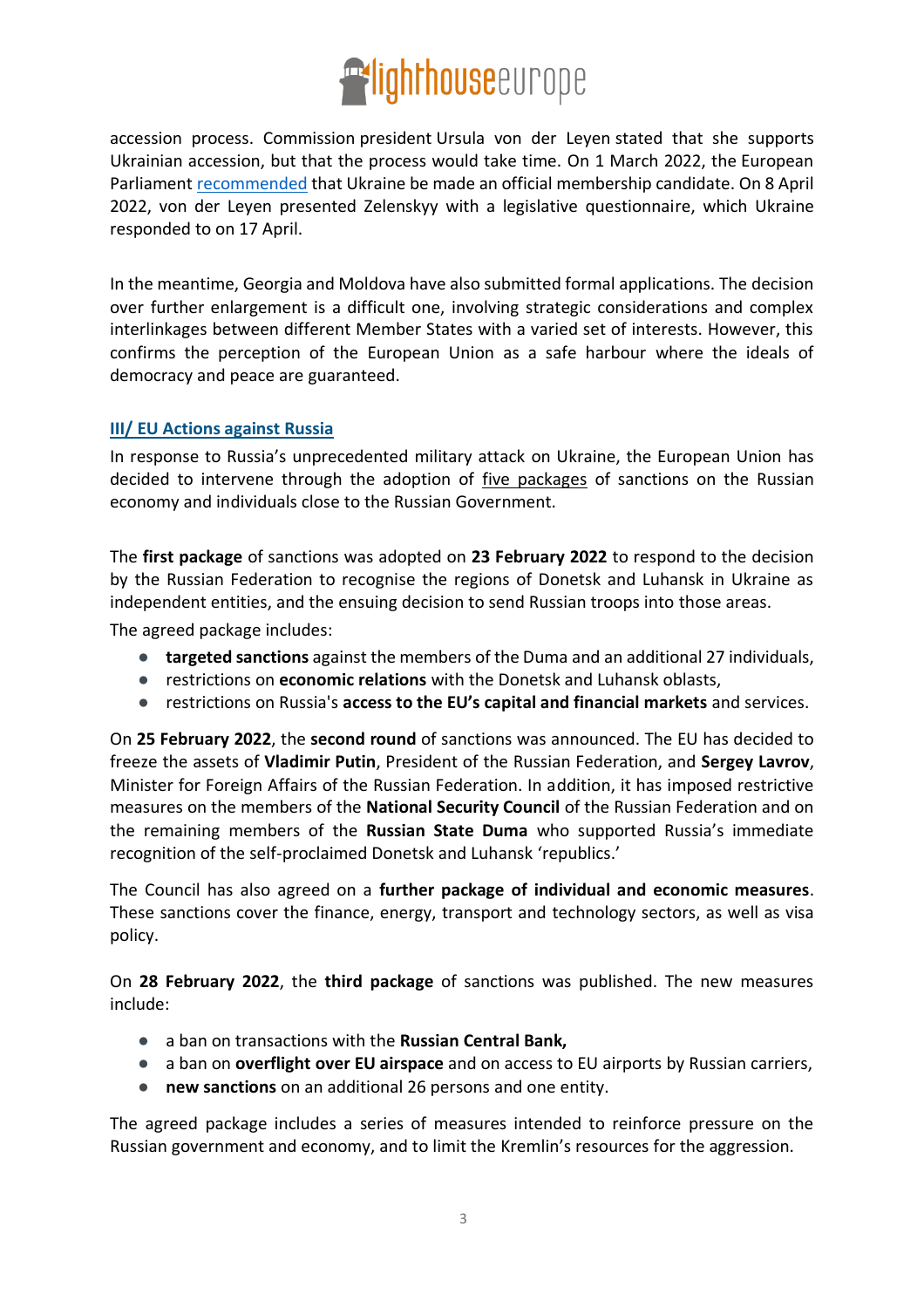

As part of the same package, on **2 March 2022,** the EU excluded seven Russian banks from SWIFT. This will ensure that these banks are disconnected from the international financial system and **harm their ability to operate globally**.

The EU has also introduced a ban on:

- investing, participating or otherwise contributing to future projects co-financed by the Russian Direct Investment Fund,
- selling, supplying, transferring or exporting euro banknotes to Russia or to any natural or legal person or entity in Russia.

On the same day, the EU approved the **suspension of the broadcasting activities** of the outlets Sputnik and Russia Today **in the EU** until the aggression against Ukraine is brought to an end and until the Russian Federation and its associated media cease conducting **disinformation and information manipulation** campaigns against the EU and its Member States.

Sputnik and Russia Today are under the permanent direct and/or indirect control of the Russian authorities and are key to promoting and supporting the military aggression against Ukraine and to destabilising its neighbouring countries.

On **15 March 2022**, the **fourth package** of sanctions was released. The new measures include a ban on:

- all **transactions** with certain state-owned enterprises,
- the provision of **credit rating** services to any Russian person or entity,
- new **investments** in the Russian energy sector.

The EU also introduced:

- **trade** restrictions for iron, steel and luxury goods,
- sanctions on an additional 15 **individuals** and 9 **entities.**

On **8 April 2022** the Council adopted its **fifth package** of sanctions against Russia, entailing a ban on:

- imports from Russia of **coal** and other solid fossil fuels,
- all Russian vessels from accessing **EU ports,**
- Russian and Belarusian **road transport** operators from entering the EU,
- **imports** of other goods such as wood, cement, seafood and liquor,
- **exports** to Russia of jet fuel and other goods,
- deposits to **crypto-wallets.**

In parallel, the EU sanctions regime concerning Belarus has been expanded in response to the country's involvement in Russia's aggression against Ukraine. This sanctions regime consists of an array of financial, economic, and trade measures.